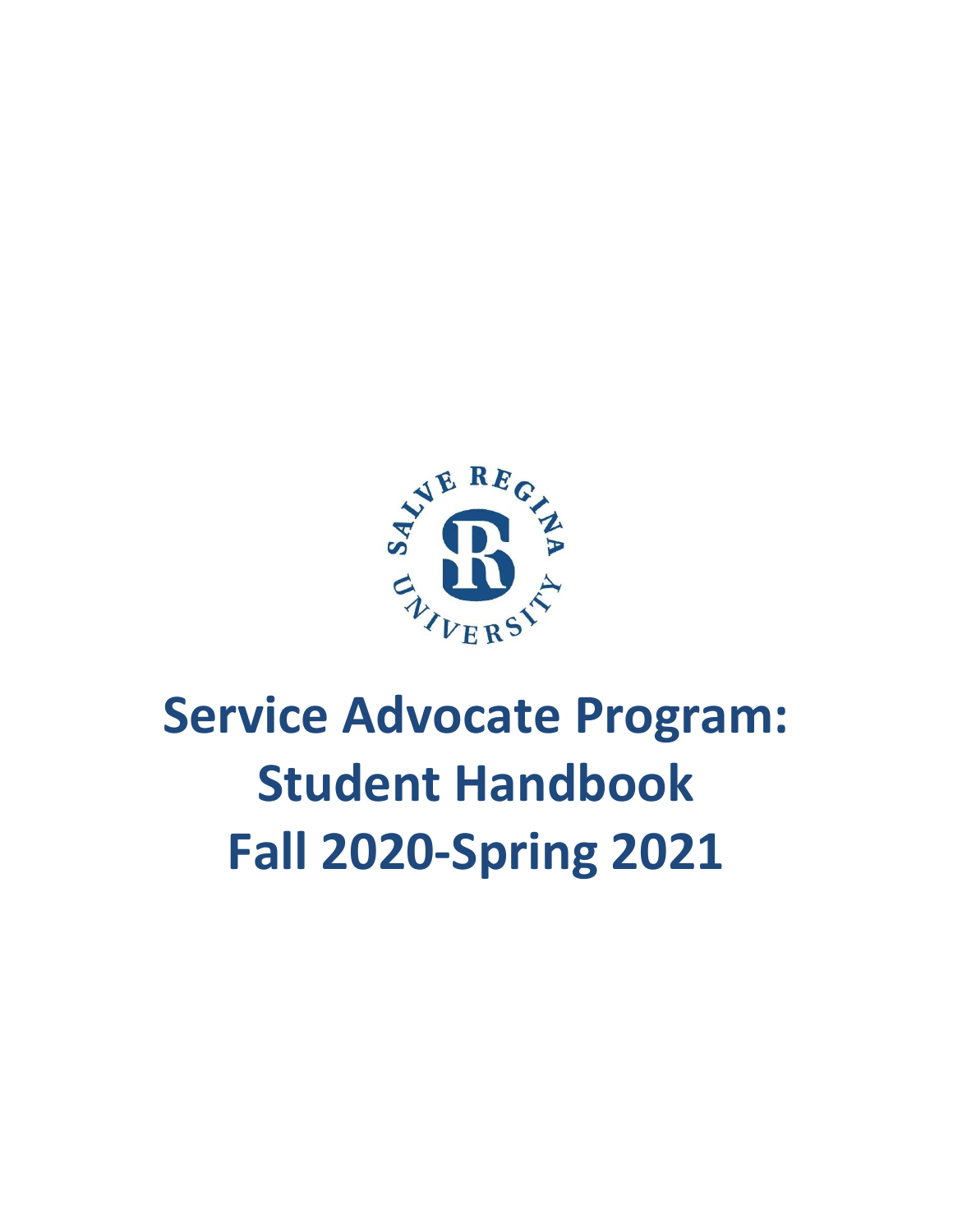### **SERVICE ADVOCATE PROGRAM**

#### **Program Description:**

Offering outstanding students an opportunity to participate in a yearlong civic engagement and service program, the Service Advocate provide students with the knowledge and skills to become active leaders. Highlighted by regular training, direct service and reflection activities, students engage in valuable leadership experiences in the Aquidneck Island Community and endeavors to promote a positive culture of service and civic engagement on campus.

This service and leadership program is designed to help inspire a sense of real community activism among undergraduate students, promoting change throughout their time at Salve Regina University. Creating leaders in service through dedication, passion and motivation are the goals of the program. An outstanding student who commits to leadership through service and making positive changes across campus and in the community describes a Service Advocate.

#### **Critical Concerns of Mercy:**

As a Sister's of Mercy institution, we look to their critical concerns for guidance.While the Sister's of Mercy was founded with a primary focus on poverty, their focuses have transformed into five critical concerns, all of which are interconnected within society and how we address them:

> Earth Non-Violence Immigration Racism Women

#### **Service Advocate Learning Outcomes:**

By participating in the Service Advocate program, students will be able to demonstrate:

- Develop leadership and communication skills as well as strengthen self-confidence
- Deepen their commitment surrounding the Critical Concerns of Mercy and the critical concerns of the local community
- Integrate the values of service and social justice into career and life goals

#### **Program Requirements**

Service Advocates understand the following:

- All Service Hours must be approved by program director prior to service completion
- No extensions to complete the Service Hour requirement will be granted
- If students transfer mid semester, they will not be eligible for funding
- Students cannot earn wages for Service Hours completed
- Student cannot apply Service Hours as Federal Work Study hours
- In order to be eligible to receive a \$1,300 scholarship towards educational expenses, Service Advocates must complete all requirements of the program.
- Complete hours by May 3, 2021
- Submit a letter from approved service site at the end of service to the Program Director
- Complete the online exit survey from the Center and the Grow survey

#### **Partner Sites 2020-2021:**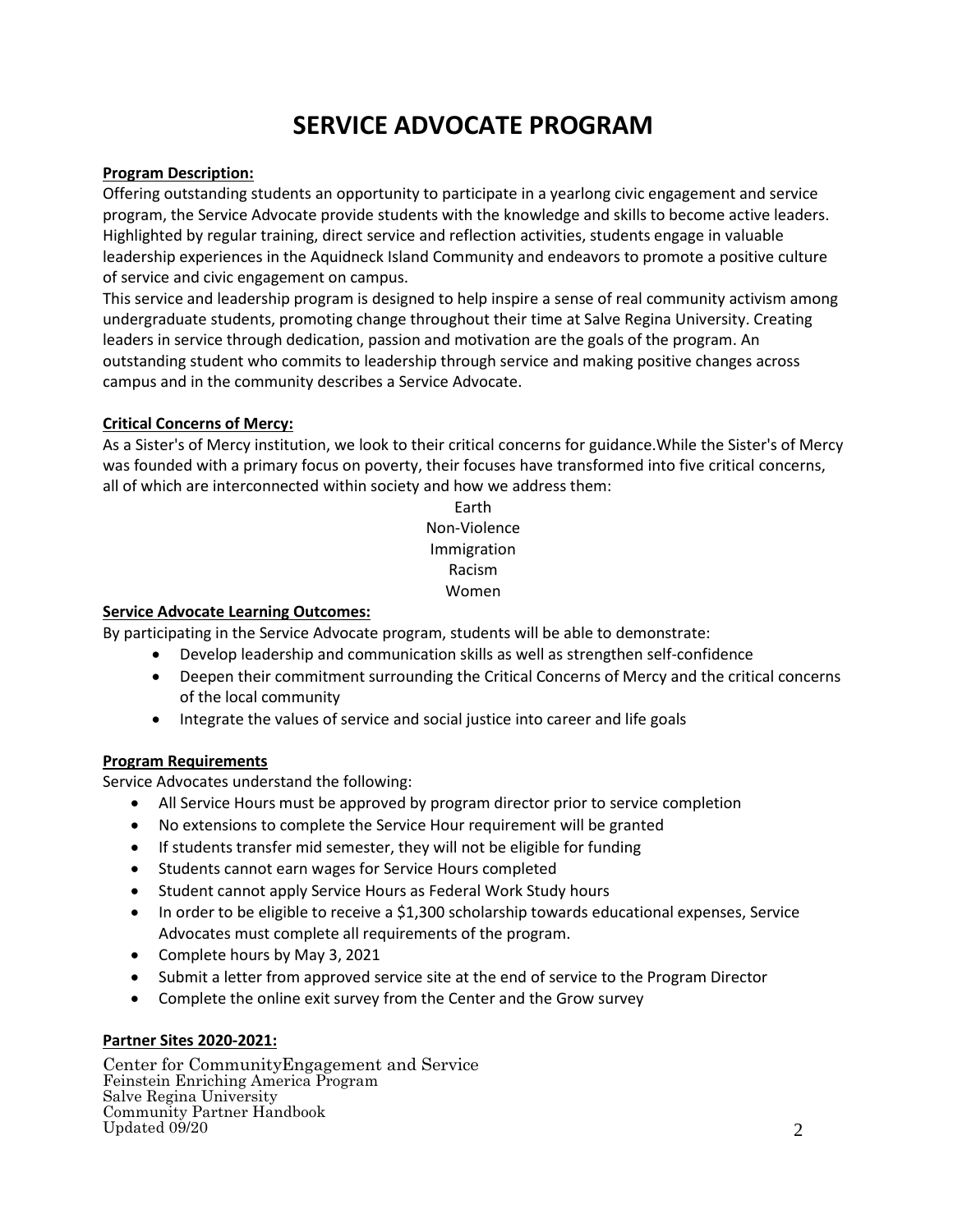#### **Available Sites: (1 position)**

- Housing Hotline (Located on the Trolley Line)
- Newport Health Equity Zone (HEZ) (requires individual transportation)
- Newport Partnership for Families (requires individual transportation)
- Dr. Martin Luther King Jr. Center (MLK) (Located on the Trolley Line)
- International Tennis Hall of Fame (Located on the Trolley Line)

#### **Available Sites: (2 positions)**

- Newport Community School (Located on the Trolley Line)
- Newport String Project (Located on the Trolley Line)
- Thompson Program (Location on SRU Campus)
- Hope Funds for Cancer Research (Located on the Trolley Line)

#### **Sites that are currently filled:**

- Edward Kind House (Located on the Trolley Line)
- Child & Family Services (van transportation to site provided)
- Salvation Army (located on the Trolley Line)
- Potter League for Animals (requires individual transportation)
- Newport Hospital (requires individual transportation) (\$15 uniform fee required)
- St. Joseph's
- YMCA (requires individual transportation)
- Newport Child and Opportunity Zone (COZ) (requires individual transportation)
- Star Kids

#### **Description of Program Elements**

#### *Primary Service Hours*

Students must complete 100 hours of direct service from September 8<sup>th</sup> 2030 -May 3, 2021 at an agreed upon service site. The Center for Community Engagement and Service will determine sites for service. All hours must be submitted and approved weekly on MySalve in the Community Service tracking system.

#### *Center for Community Engagement and Service Office hours*

Weekly throughout each semester, Service Advocates are required to hold one office hour in the Center for Community Engagement and Service. The purpose of the office hours is to build student traffic in the center and to build community amongst the students involved in the program. Students will list their office hours on the Service Advocates board and perform any tasks needed for their service projects, hold meetings with students about service, complete marketing materials for upcoming events and be a presence in the office.

*One-on-One Meetings with Salve Regina Center for Community Engagement and Service Director* Program meetings are an important part of the program. Service Advocates will share service experiences, discuss any issues and/or current events surrounding community engagement.

#### *Fall/winter Retreat*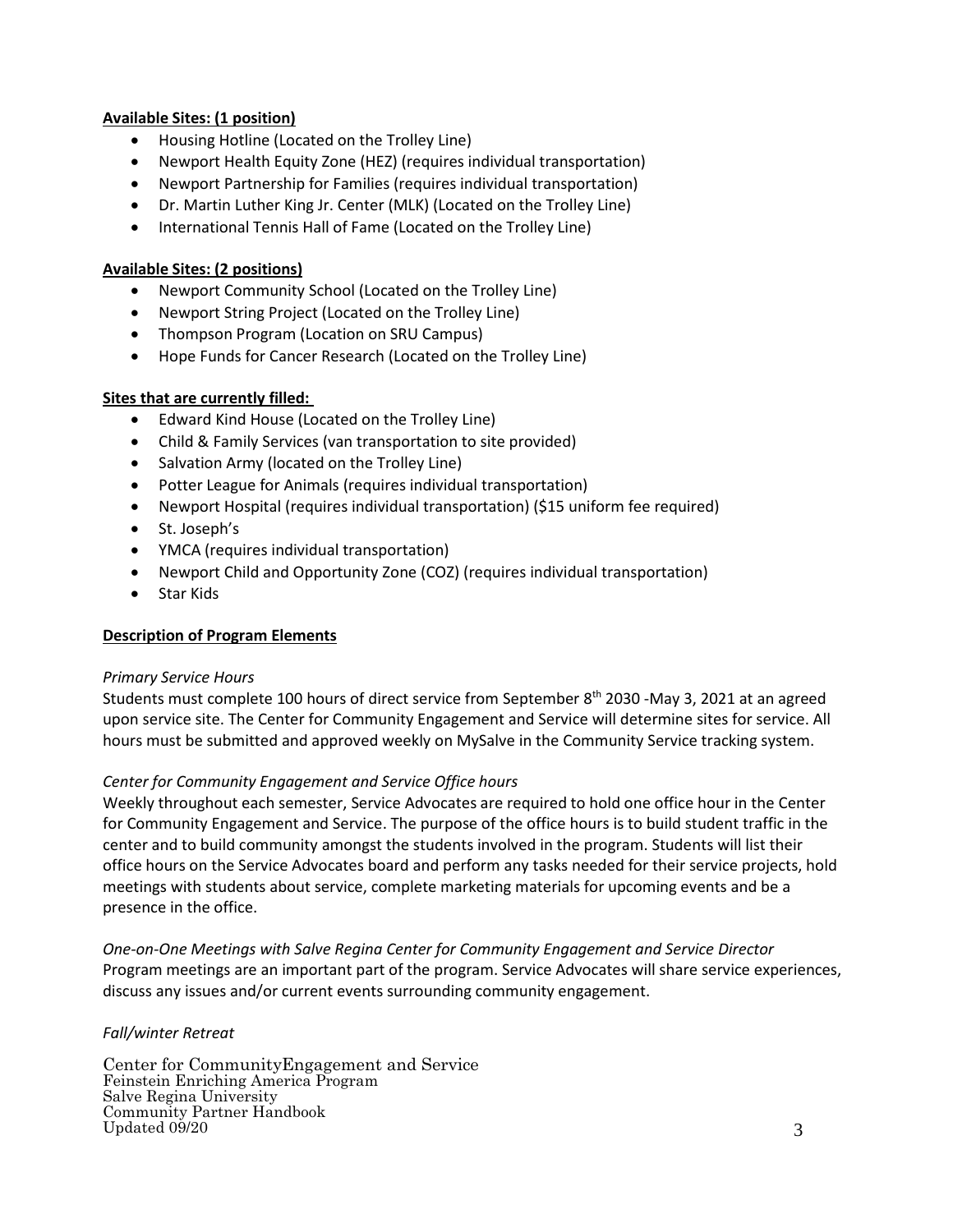On this retreat, Advocates will participate in a half day program to help develop service and leadership skills as well as retain a better understanding of the community needs. The over goal is to better understanding our partner's needs and get to know each other. This retreat will be led by a Senior Service Advocate, Graduate Intern and/or Alumni of the Service Advocate Program.

#### *One-Time Service Events*

Service Advocates will choose at least two of the onetime service events from our menu and/or create their own event. You will help organize, promote and facilitate two of our already planned group projects.

#### *Monthly Community Service Socials*

Monthly socials to build community among the service advocates and an opportunity to hear about local community partners on current events and social issues.

#### *SRYOU Presentation*

Students will present their project at SRYou Day. This can be in the form of a poster or 30 minute presentation. You will also be asked to post a social media post on our sites.

#### *Community Partner Project*

Students will work on a project related to the needs of their specific partner. This can be a new or existing project that helps to advance the mission of their partner. Please work closely with your host supervisor to develop a meaningful plan to carry out the project or program.

#### **Grow and Center for Community Engagement and Service Evaluations:**

At the end of each semester you will be asked to fill out the required online evaluations and meet with the director to discuss your progress.

#### **Important Events:**

*Fall Semester:* Service Advocate Retreat Hunger & Homeless Awareness Week (November) Feed-A-Family Thanksgiving Drive (November) Angel Tree Drive (December)

*Spring Semester:* Leaders Retreat MLK Day of Service Suicide Awareness Day Shoe Drive (April) Rebuilding Together (April) End-of-the-Year Yard Sale (May)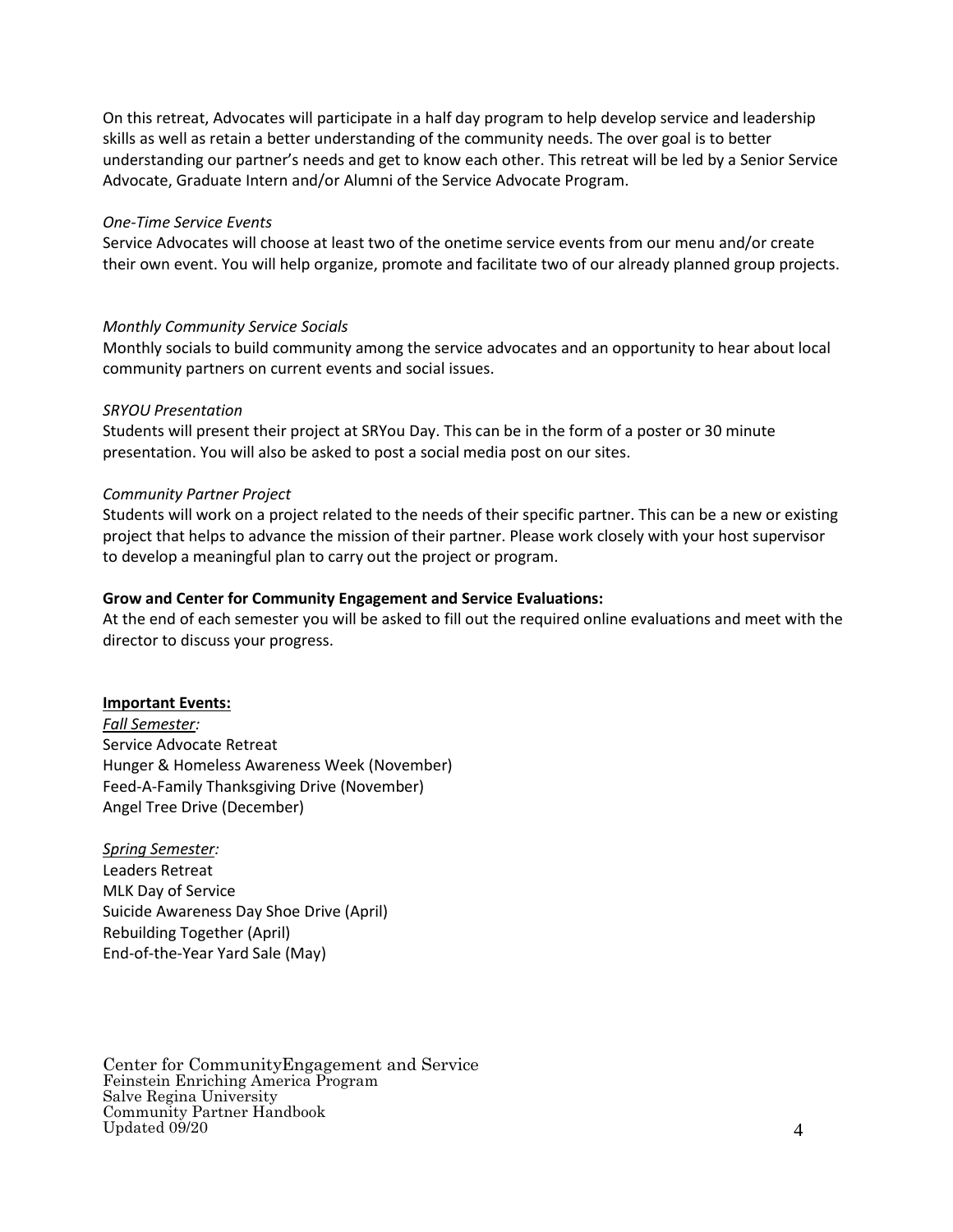### GUIDELINES FOR **SERVICE ADVOCATES**

#### *We encourage you to review these guidelines before you meet with your site supervisor*

As a Salve Regina University Student, you will be working with professionals to address real and vital issues in our community. It is assumed that you will approach your Community Partner site with professionalism, respect, and sincerity. Below are some guidelines to help you prepare for and engage in your role as a Salve Regina University Student partnership:

#### **Learn about the Newport community and your community partner organization.**

- Seek out useful information about the community, organization, and project on which you will be working. The information you need will vary depending on your particular project, but you may consider learning about:
	- The population and/or geographic area being served by your partner organization
	- The organization's mission statement
	- The names of the organization's staff and their responsibilities and roles within the organization
	- A brief history of the organization
	- The role that volunteers play in the organization
- While being a Salve Regina University Student, all partners faculty, students, and community partners – are considered teachers and learners. Open yourself to learning from the community and the organization with which you are working.
- Be careful that you do not assume that you know how to solve perceived "problems." Often problems are more complex than they initially appear.
- You may come from a very different community than the one you work with during your project. Be open to seeing things in new way. Seek out other people's viewpoints and ask questions.
- Make an effort to identify community strengths, as well as community needs.
- Work to understand the relevance of your service project to your learning goals or course objectives.

#### **Establish a positive working relationship.**

- Discussthe community partner's expectations and determine what you need to know to do what is expected of you as a Salve Regina University Student.
- Be aware that community partners (non-academic settings) do not work by the Salve Regina University academic calendar.
- Understand that your community partner has other responsibilities and priorities in addition to the project on which you are working together.
- Remember that your community partner might have limits on the time they can spend on your Salve Regina University Student project.
- Strive to be non-critical and non-judgmental. Approach challenges and detours in your Salve Regina University Student experience as opportunities to learn and grow.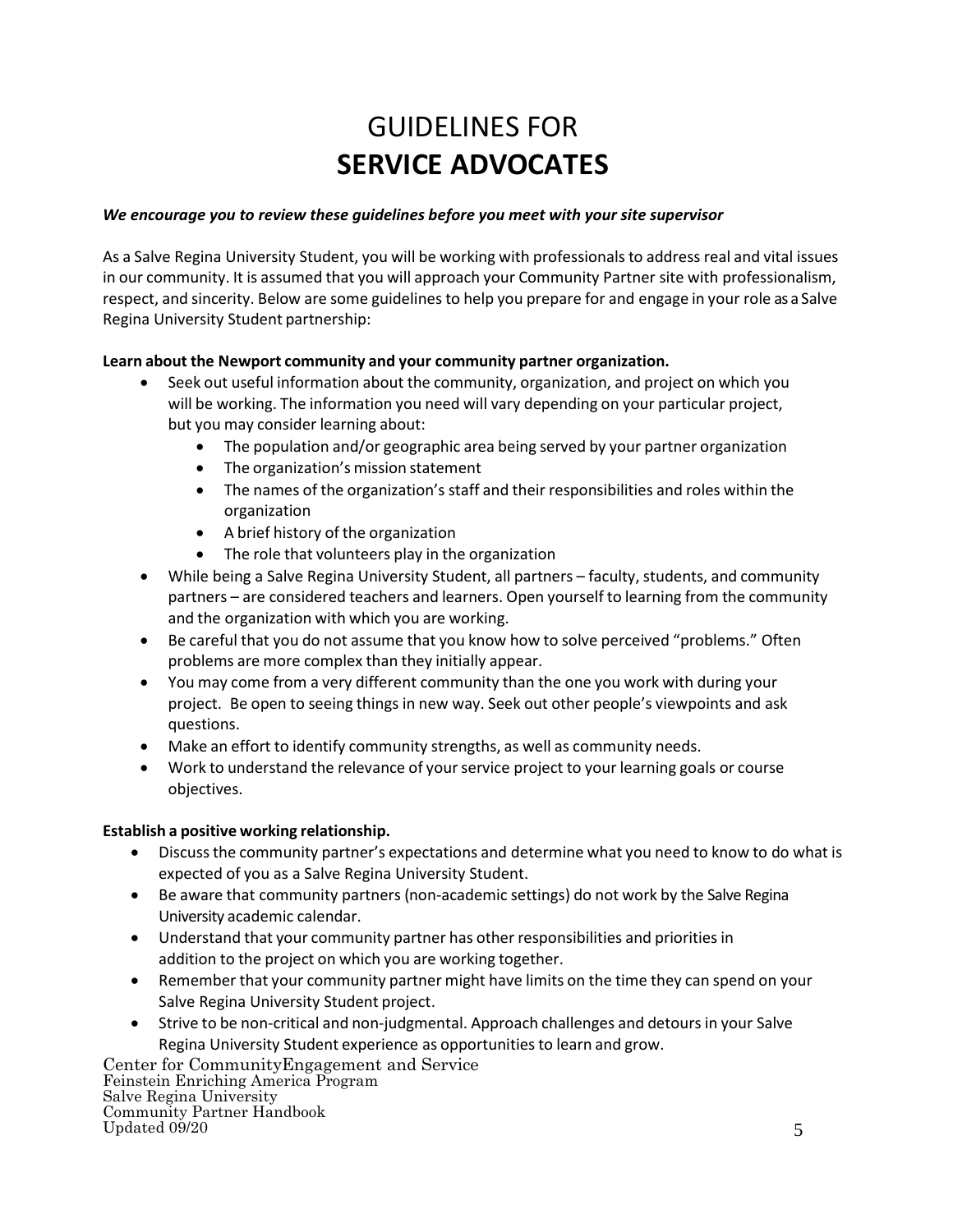- Realize that you may not already know how to do what is expected of you. Be prepared to learn from your community partner.
- Maintain regular contact with your community partner and The Center for Community Engagement and Service regarding your Salve Regina University Student experience.
- If you become concerned about any aspect of your project, let your community partner or The Center for Community Engagement and Service know of your concerns.
- Maintain a positive and enthusiastic attitude, and keep things in perspective.
- Enjoy, celebrate, and build on small successes. We are "rooting" for you too!

#### **Be accountable.**

- Think about the purpose of your Salve Regina University Student project and work to generate an outcome that will contribute to the work of your community partner organization.
- Set goals that are realistic and address the needs of the organization.
- Ask questions and listen to what is being said. The people who work and live within the Newport community can help you to become a more effective participant.
- Be clear in your communication. Set personal boundaries that are appropriate and comfortable for you.
- Keep appointments and commitments that you set with your community partner, and let your community partner know when you are not able to be present on site.
- Be accountable to other members of the Salve Regina University Students. Make sure that you are carrying your share of the load.
- Recognize your limits. If you are given something that you think you cannot handle, make sure you discussthe situation with your community partner and The Center for Community Engagement and Service.

#### **Be aware of your rights and responsibilities.**

- Approach your Salve Regina University Student position as you would any job. Learn any policies, procedures, and expectationsthat you must follow while working with your community partner.
- Community partners are informed that they must abide by Salve Regina University's Non- Discrimination Policy, found in the Salve Regina University Student Handbook.

#### **Keep an open mind.**

- As a Salve Regina University Student, enter your community partnering site with an open mind, show respect for differences and avoid imposing your culture and value system on others.
- Observe and respect cultural differencesin language, expectations, and values.
- Expect uncertainty at first. Your level of comfort and responsibility will increase as the project progresses.
- Be flexible and adapt to changing situations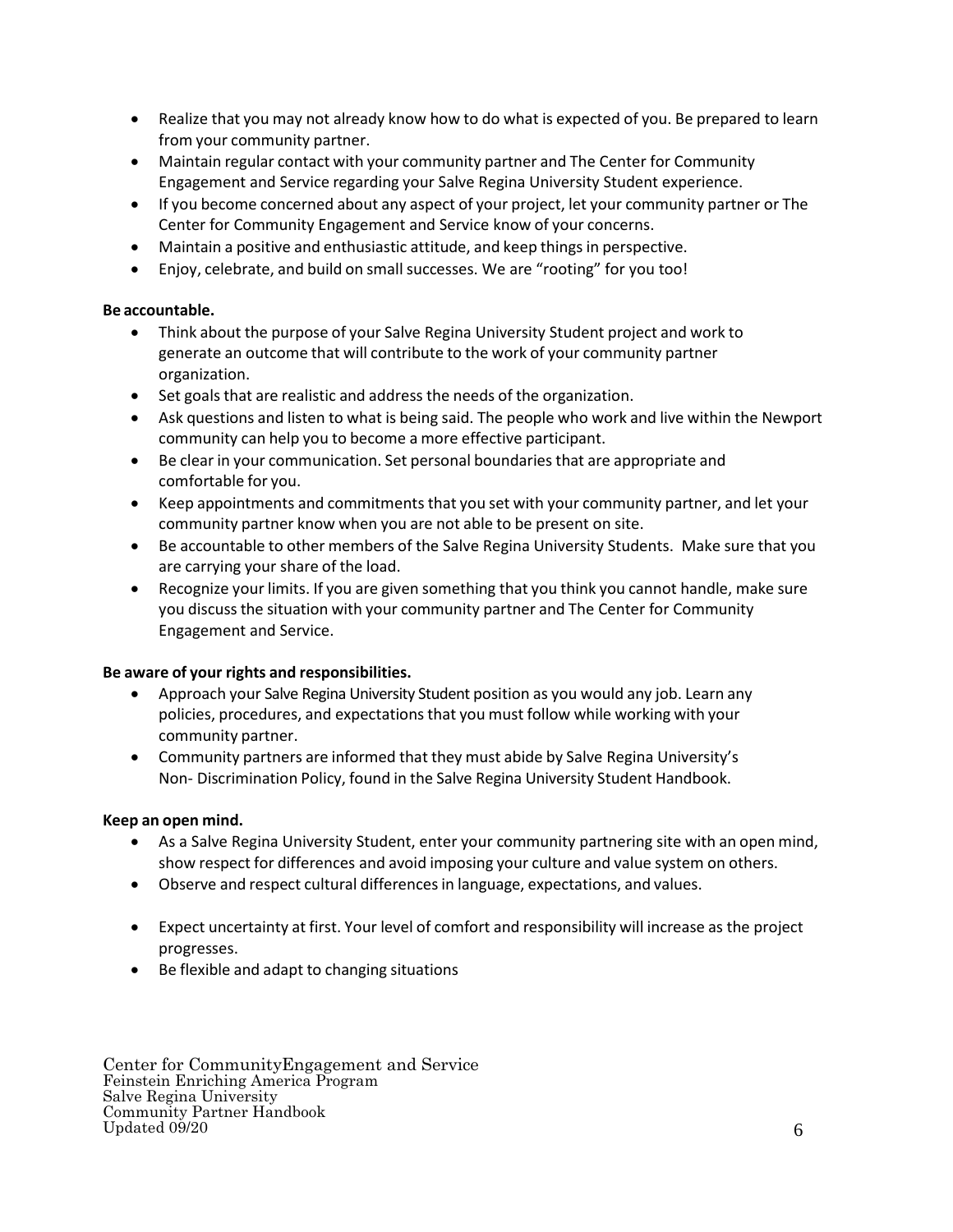### **COVID-19**

### **TIPS FOR A SUCCESSFUL VOLUNTEERING EXPERIENCE**

COMMUNICATION

- It is important that if you cannot follow through with your commitment to volunteer that you communicate this to the contact at your organization as soon as possible. If you are unwell, have a fever, or suspect that you have been exposed to COVID-19, please let your contact person know.
- Ask for clarification if you are unclear about any of the tasks that are being asked of you, make sure you ask for the support you need to avoid performing unnecessary or duplicative tasks. Try to be flexible and adapt as things make likely change.
- Be respectful of the guidelines set by your community partner site. They are faced with multiple priorities and changes are happening at a rapid pace. Your role is to support the effort to assist in making it as effective as possible in an uncertain environment.

#### SAFETY

- Volunteering or working during a health crisis can be stressful and have an effect on your own mental health and well-being. It is important to set boundaries as possible, practice self-care, and reach out for help as needed.
- If you are uncomfortable about anything that is being asked of you, please let your supervisor know.
- •

#### OPPORTUNITY TO LEARN

- Take advantage of the opportunity to see how your personal skills are useful and needed during a public health crisis. This may help clarify what skills you have and what you may want to work on developing.
- Observe how the organization you are working with communicates, manages, and leads during this time and how the coordination of numerous stakeholders unfolds.
- Reflect upon the knowledge and skills you gain through this experience and how it may inform your future career interests and goals.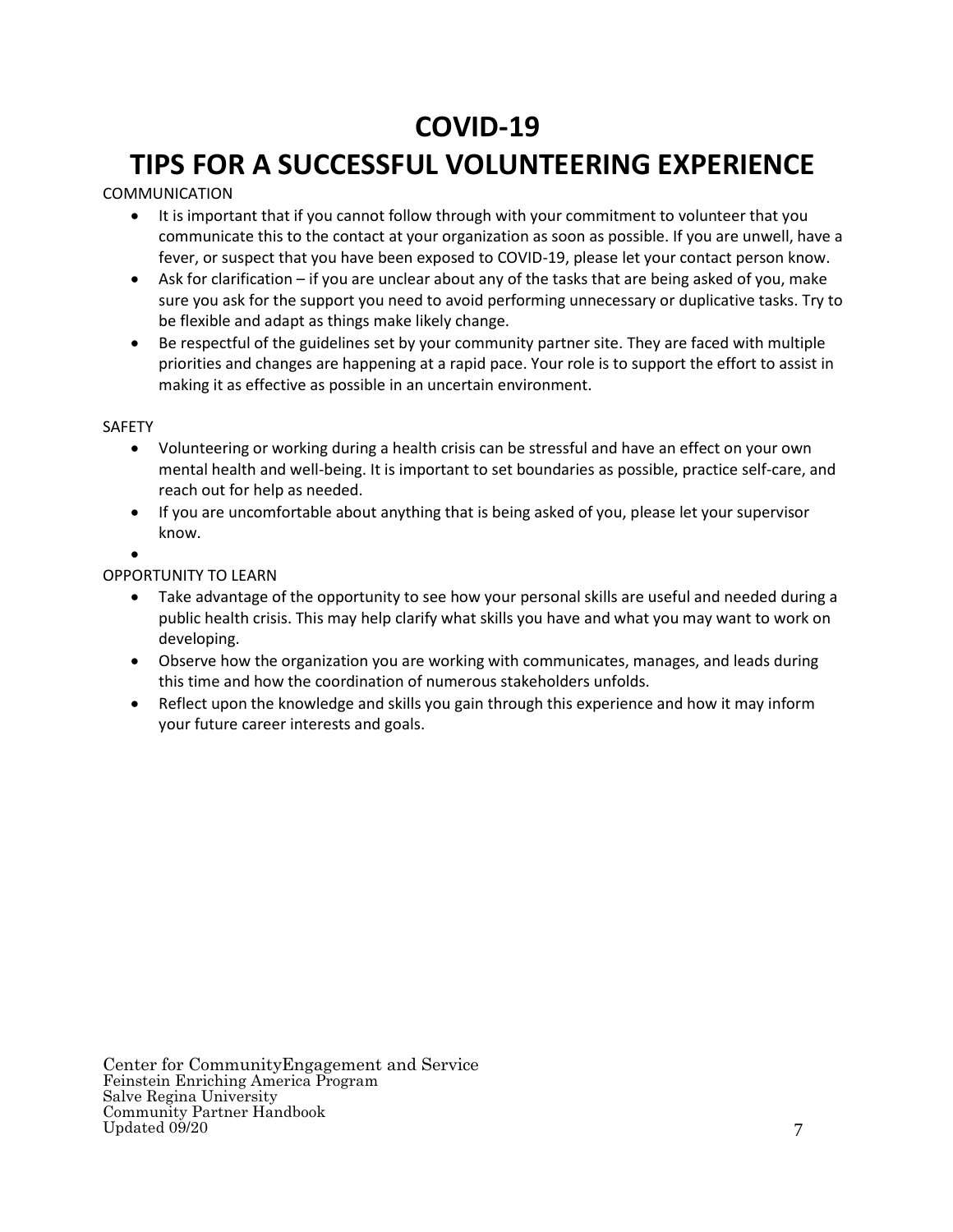#### **Service Advocate Program**

#### *Center for Community Engagement and Service & Community Partner Agreement*

| Year:                           | Today's Date: |
|---------------------------------|---------------|
| Community Partner & Supervisor: |               |

Minimum required hours of service per student per semester:

#### *Community Partner Roles:*

- Designate a representative from the Community Partner to work with the Center for Community Engagement and Service and act as a Service Advocate Site Supervisor.
- Provide training, supervision, feedback, resources and sufficient information about the organization to aid in the success of students' service projects.
- Provide opportunities that are significant and/or challenging to the students, relevant to service objectives, and address the Community Partner's goals.
- Participate in the evaluation processes of the student and the service experience.

#### *Service Advocate Roles:*

- Arrange to meet with the community partner to discuss service hours and projects.
- Be aware of the organization's needs and provide assistance where and when needed.
- Adhere to organizational rules and procedures, including confidentiality of organization and client information.
- Reflect upon and re-evaluate the service experience keeping in mind the objectives of all parties involved.
- Operate with integrity and professionalism at all times; which includes being punctual, meeting deadlines and being open to supervision and feedback which will facilitate learning and personal growth.
- Log service hours as required
- Obtain appropriate signatures and end-of-service letter from community partner

*Center for Community Engagement and Service Roles*

- Evaluate student's judgment and skills before matching students with potential agencies to begin service as soon as possible.
- Ensure that students understand their duties to the partnership and prepare them for their service with an overview of the Community Partner.
- Act as a liaison between the Community Partner and Service Advocate, ensuring clear communication and that the needs of each partner are met equally.
- Address concerns and problems identified by community partner administrators and Service Advocate supervisor.
- Manage an evaluation process at the end of each semester.

#### **Primary Service Goals:**

Completed in agreement by the Community Partner/Service Advocate site supervisor, Service Advocate, and Director of Center for Community Engagement and Service.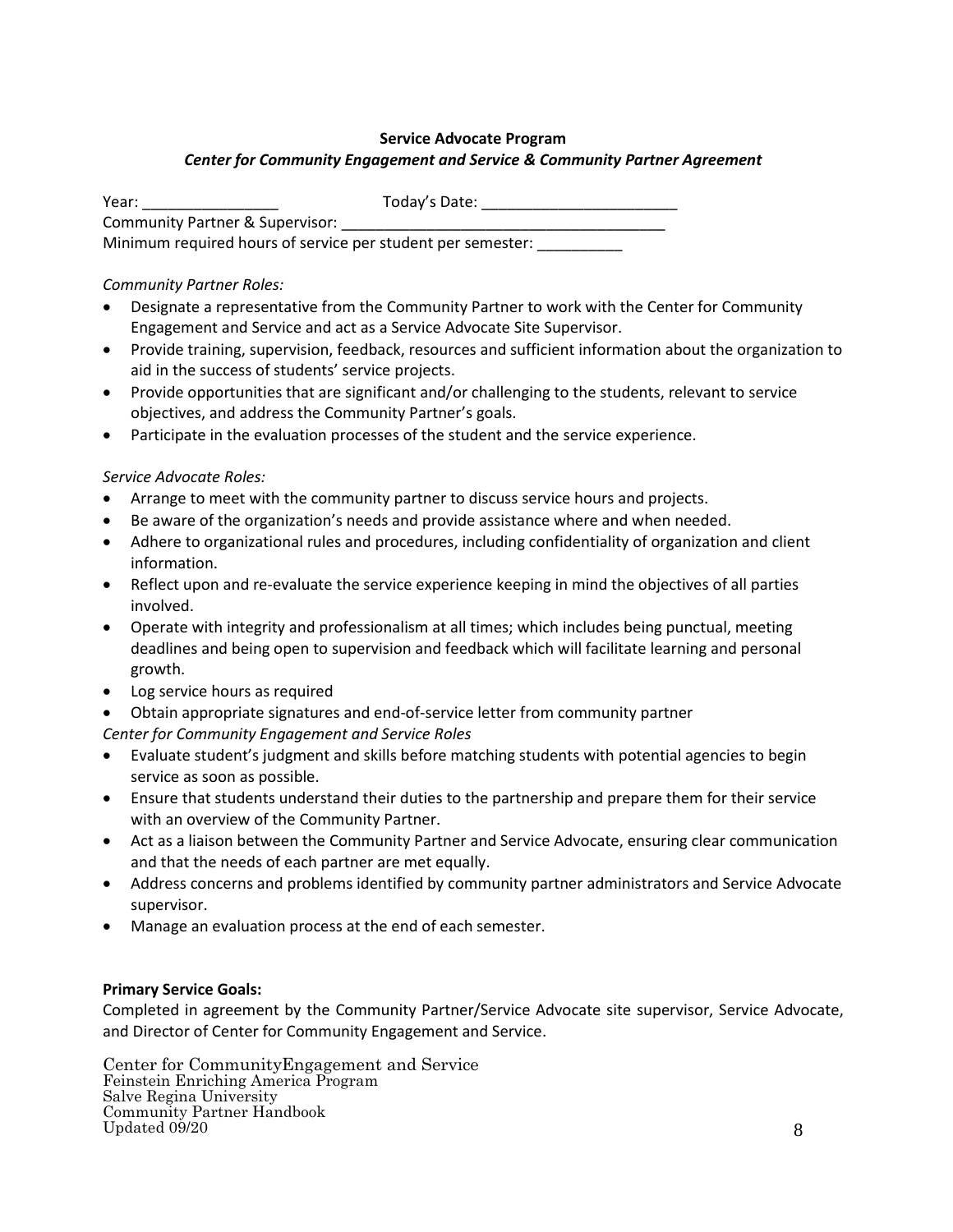| $2.$ $\overline{\phantom{a}}$ |  |  |  |
|-------------------------------|--|--|--|
|                               |  |  |  |
|                               |  |  |  |
|                               |  |  |  |

Project ideas:

 $1.$ 

 $2.$ 

 $3.$ 

**Additional comments:**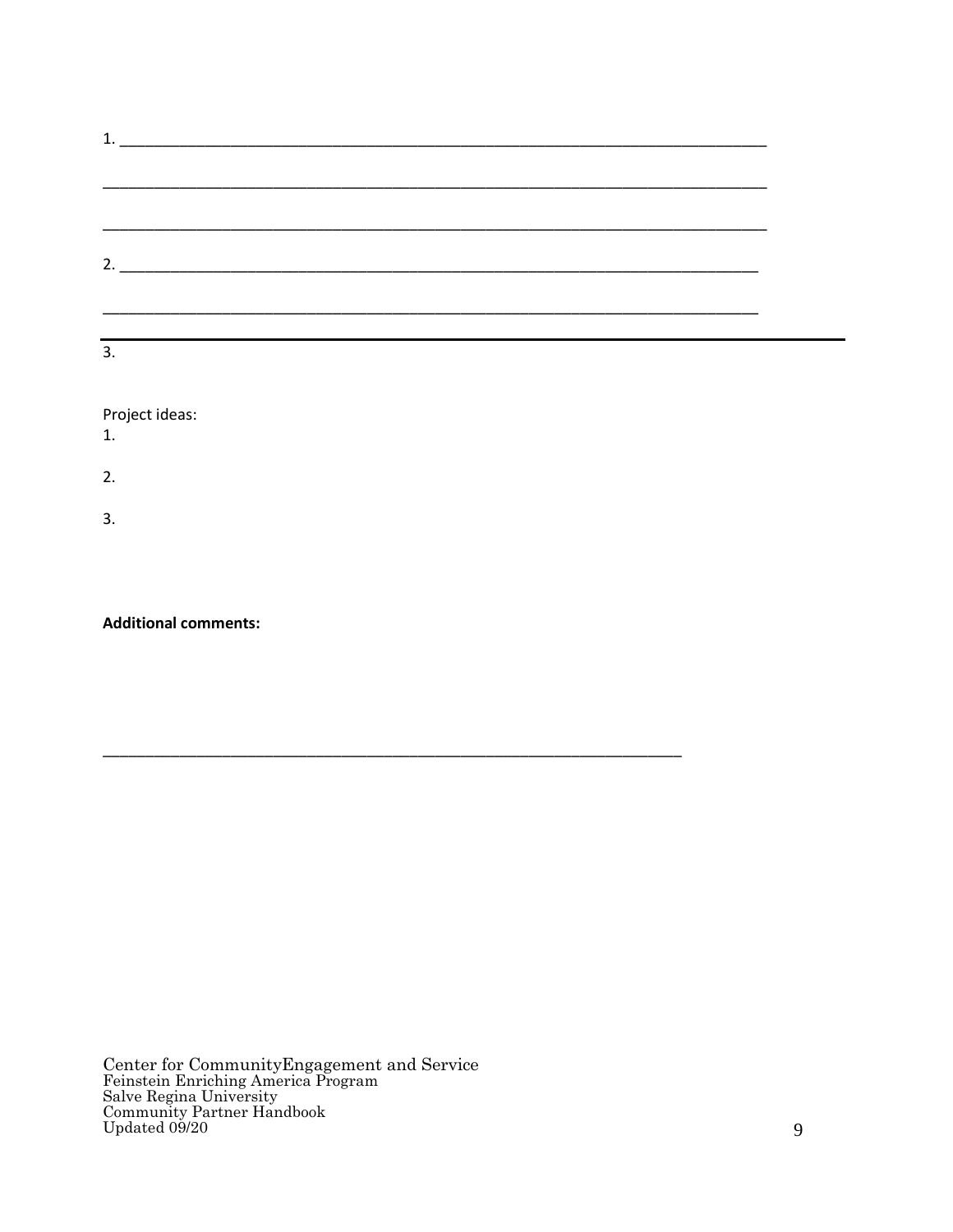### **Center for Community Engagement and Service Webpage:**

The Center for Community Engagement and Service at Salve Regina University website contains information about service and service projects programs, as well as links to service projects resources. <http://salve.edu/office-service/community-service>

#### **Center for Community Engagement and Service at Salve Regina University Staff:**

**Mail Use for all Center for Community Engagement and Service Staff:** Center for Community Engagement and Service Salve Regina University 100 Ochre Point Ave Newport, RI 02840

#### **Contact the Center for Community Engagement and Service**

Kelly Powers **Kathleen Rendos** Kathleen Rendos Director **Assistant Director** Assistant Director 401-341-2641 401-341-3298

[kellyj.powers@salve.edu](mailto:kellyj.powers@salve.edu) [kathleen.rendos@salve.edu](mailto:kathleen.rendos@salve.edu)